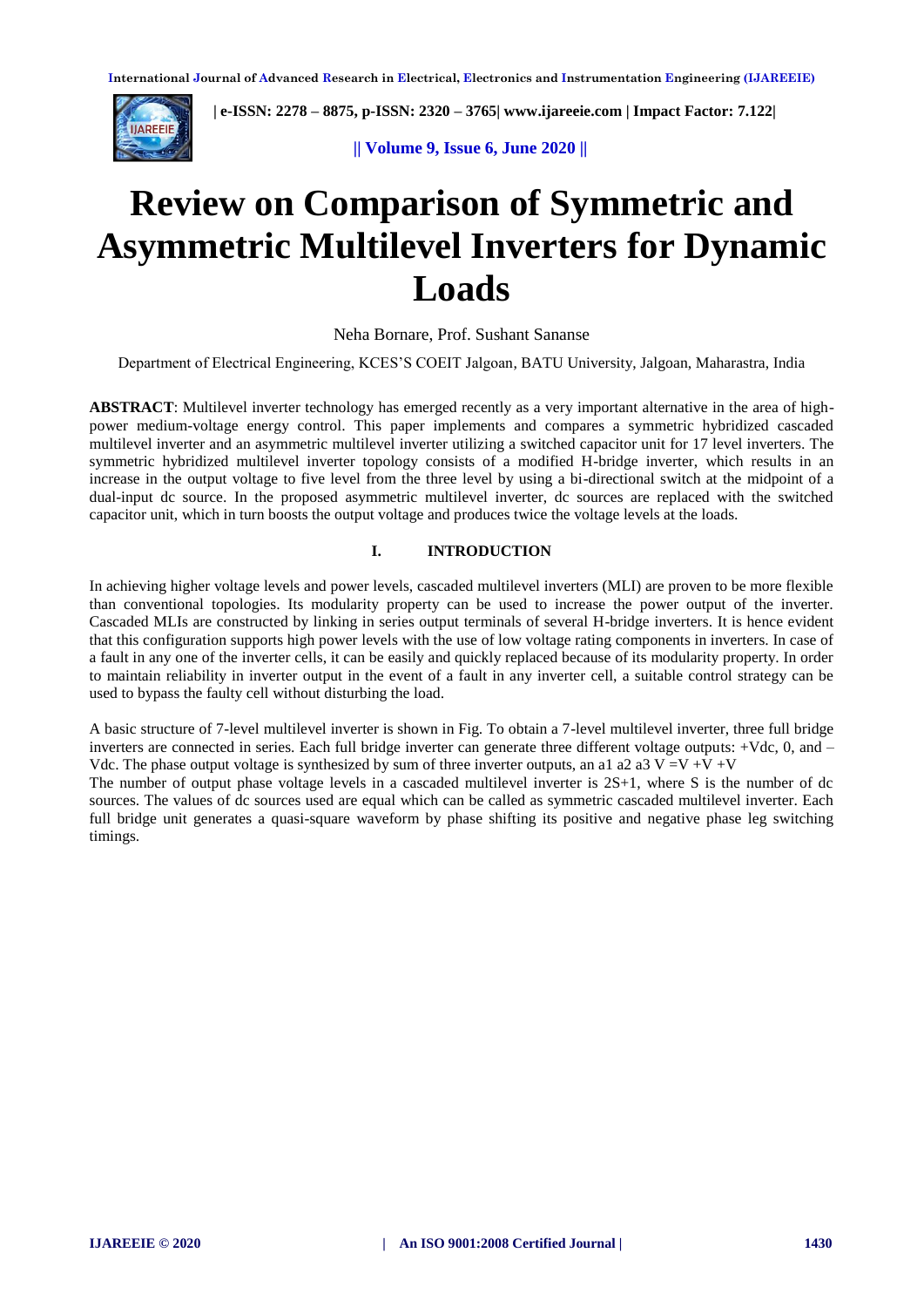

 **| e-ISSN: 2278 – 8875, p-ISSN: 2320 – 3765| [www.ijareeie.com](http://www.ijareeie.com/) | Impact Factor: 7.122|** 

#### **|| Volume 9, Issue 6, June 2020 ||**



Fig 1. Circuit diagram of existing system

#### **II. LITERATURE SURVEY**

Tekale Anil A. et al [2] states that a Five-Level inverter are gaining attention, exertion are being directed toward attenuating the device count for increased number of output levels. A novel topology for Five-Level inverter has been proposed in this paper to attenuate the device count. The operating principle of the proposed topology has been illustrated and mathematical formulations suiting to output voltage, source currents, voltage stresses on switches, and power losses have been eliminate. Comparisons of the proposed topology with existing topologies acknowledge that the proposed topology significantly reduces the number of power switches and associated gate driver circuits.

Durga Prasad G et al. [3]studied A symmetrical MLI with reduced power semiconductor devices has been discussed in this paper where the required number of levels can be easily achieved by duplicating one source, active and passive switch in LGM. The performance of the topology is trustworthy as it operates only one high frequency switch for each level generation. The topology is simulated to observe the performance for R, and RL loads; and the results show that the percentage THD reduces to an acceptable standard. The proposed topology is investigated experimentally for the same loading condition and the test result validates the simulation results. The topology is tested for different control strategies and simulation results show that IPD-SPWM control method is best suited for the topology.

G.Lourds Sajitha and C.R.Balamurugan [4] examines the novel DC link coupled VL quasi Z source based reduced switch multilevel inverter. The proposed circuit has two combinations of switches that is low and high frequency switches. The VL Quasi Z Source inverter is connected in between these two switches. To analyze this circuit two references with PDPWM strategies with triangular carriers are used for generation of gate signal for switches. The proposed circuit is operated in three modes namely over modulation, under modulation and normal modulation region. During these modulation regions the performance in terms of THD and Vrms are obtained. Form the results its observed that both references almost gives less THD and Vrms is higher in the case of third harmonic injection reference. The results are satisfactory. Simulation is performed through MATLAB/SIMULINK software. Different rectified reference strategies with two references and triangular carriers have been developed using MATLAB-SIMULINK and tested for different modulation indices ranging from 0.6 to 1.5 for new topologies of VL qZ source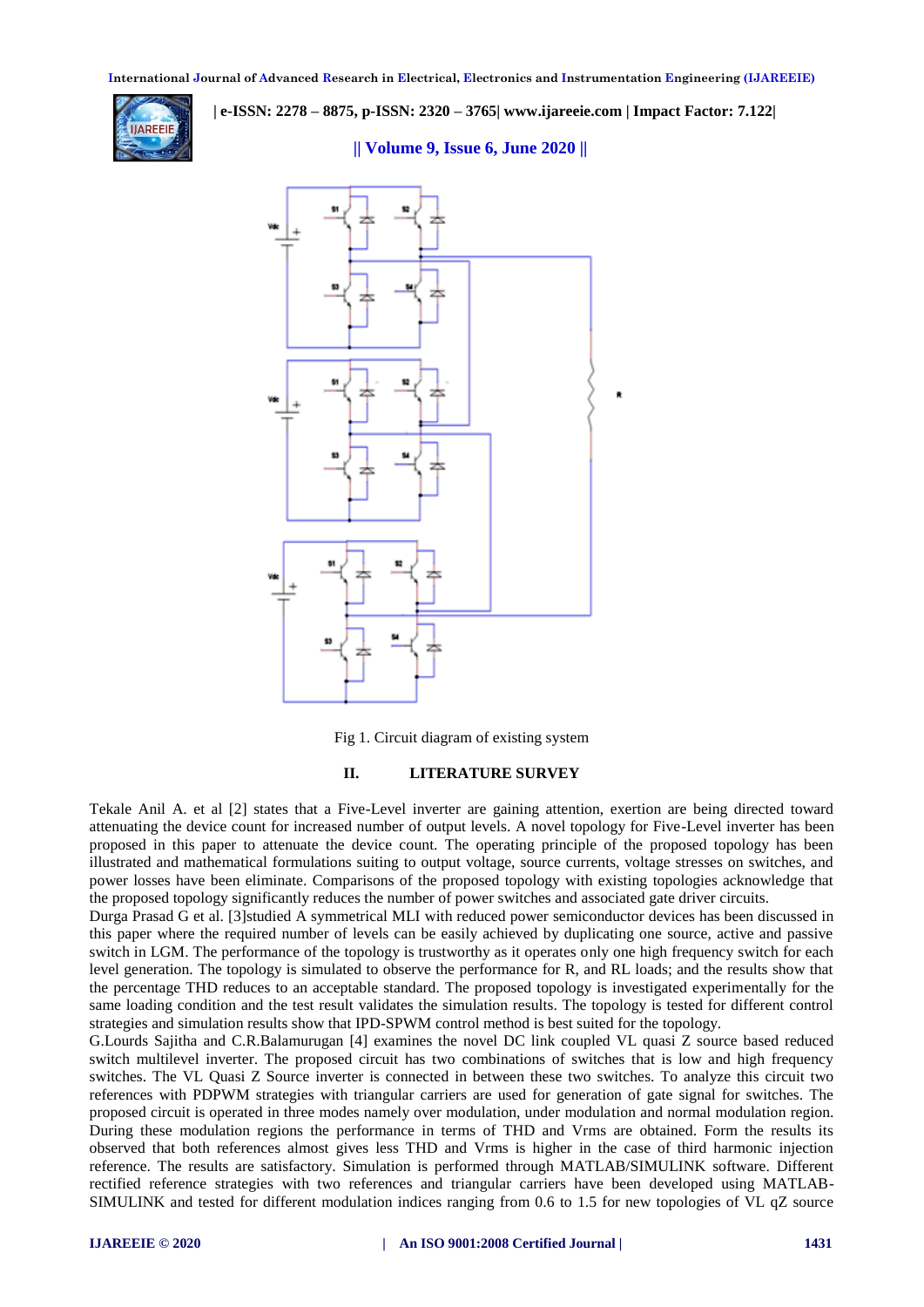

 **| e-ISSN: 2278 – 8875, p-ISSN: 2320 – 3765| [www.ijareeie.com](http://www.ijareeie.com/) | Impact Factor: 7.122|** 

#### **|| Volume 9, Issue 6, June 2020 ||**

based multilevel inverter. The proposed circuit may be employed for variable speed drives. By changing the modulation index in three different region like over, normal and under modulation regions the proposed circuit perform better for third harmonic injection reference in terms of THD and root means square value of voltage. All most both references gives less total harmonic distortion for both reference but the Vrms is more for THI reference. The results are satisfactory.

G Bhaskar Rao et al [5] proposed a novel SC-based cascaded multilevel inverter. Both 9-level and 13-level circuit topology are examined in depth. Compared with conventional cascaded multilevel inverter, the proposed inverter can greatly decrease the number of switching devices. A single carrier modulation named by symmetrical PSM, was presented with the low switching frequency and simple implementation. The accordant results of simulation and experiment further confirm the feasibility of proposed circuit and modulation method. Comparing with traditional cascade H-bridge, the number of voltage levels can be further increased by SC frontend. For instance, the number of voltage levels increases twice in half cycle of 9-level circuit, and the number of voltage levels increases three times in half cycle of 13-level circuit. With the exponential increase in the number of voltage levels, the harmonics are significantly cut down in staircase output, which is particularly remarkable due to simple and flexible circuit topology and total harmonic distortion is reduced in 17 and 13- level inverter when compared to 9-level inverter the Meanwhile, the magnitude control can be accomplished by pulse width regulation of voltage level, so the proposed multilevel inverter can serve as HF power source with controlled magnitude and fewer harmonics. This project mainly analyzes nine-level ,13 and 17-level inverters. The method of analysis and design is also applicable to other members of the proposed inverter. The proposed inverter can be applied to grid-connected photovoltaic system and electrical network of EV, because the multiple dc sources are available easily from solar panel, batteries, ultra capacitors, and fuel cells. John N. Chiasson et al [6] studied how to reduce harmonic distortion for a multilevel inverters. In this paper, the seven level inverter scheme with harmonics reduction was demonstrated. The harmonic reduction was achieved by selecting appropriate switching angles. The functionality verification of the seven level inverter was done using MATLAB.

S. Kouro et al [7] studied the working principle of single phase five level switched DC sources inverter and single phase five level cascaded H-bridge inverter. The Performances of single phase five level switched DC sources inverter and single phase five level cascaded H-bridge inverter were compared on the basis of number of switches used, voltage across switches, efficiency, total harmonic distortion (THD) of output voltage waveform and complexity of gate drive circuit. Single phase five level switched DC sources inverter and single phase five level cascaded H-bridge inverter were simulated using MATLAB/Simulink tool. The Performances of single phase five level switched DC sources inverter was compared with that of single phase five level cascaded H-bridge inverter on the basis of voltage across switches, efficiency, total harmonic distortion (THD) of output voltage waveform using MATLAB/Simulink tool. The Prototypes of both single phase five level switched DC sources inverter and single phase five level cascaded H-bridge inverter were developed in the laboratory with two input DC voltage sources of 24V each and performances of both types of inverters were found out.

Krishna Kumar Gupta, and Shailendra Jain [8] studied a multilevel inverter that had been conceptualized to reduce component count, particularly for a large number of output levels. It comprised floating input dc sources alternately connected in opposite polarities with one another through power switches. Each input dc level appeared in the stepped load voltage either individually or in additive combinations with other input levels. That approach results in reduced number of power switches as compared to classical topologies. The working principle of the multilevel inverter was demonstrated with the help of a single-phase five-level inverter. The Single phase five level inverter was investigated through simulations and validated experimentally on a laboratory prototype. An exhaustive comparison of the switched DC source inverter was made against the classical cascaded H-bridge inverter topology.

Xiaoming Yuan and Ivo Barbi [9] Studied conventional two – level pulse width modulation (PWM) inverter provide less distorted current and voltage but at cost of higher switching losses due to high switching frequency. The comparison was made in three level and five level diode clamped multilevel inverter for total harmonic distortion. A sinusoidal PWM technique was used to control the switches of the inverter.

L. Tolbert et al [10] studied the most important topologies like diode-clamped inverter (neutral-point clamped), capacitor-clamped (flying capacitor), and cascaded multi cell with separate DC sources. Emerging topologies like asymmetric hybrid cells and soft-switched multilevel inverters were also discussed. This paper also presented the most relevant control and modulation methods developed for different types of converters like multilevel sinusoidal pulse width modulation, multilevel selective harmonic elimination and space-vector modulation.

#### **III. PROPOSED SYSTEM**

The hybridised H-bridge circuit topology utilized as a part of the development and implementation of the 17-level symmetric inverter is, as shown in Figure.1. The operation of appropriate topology can be interpreted in terms of two-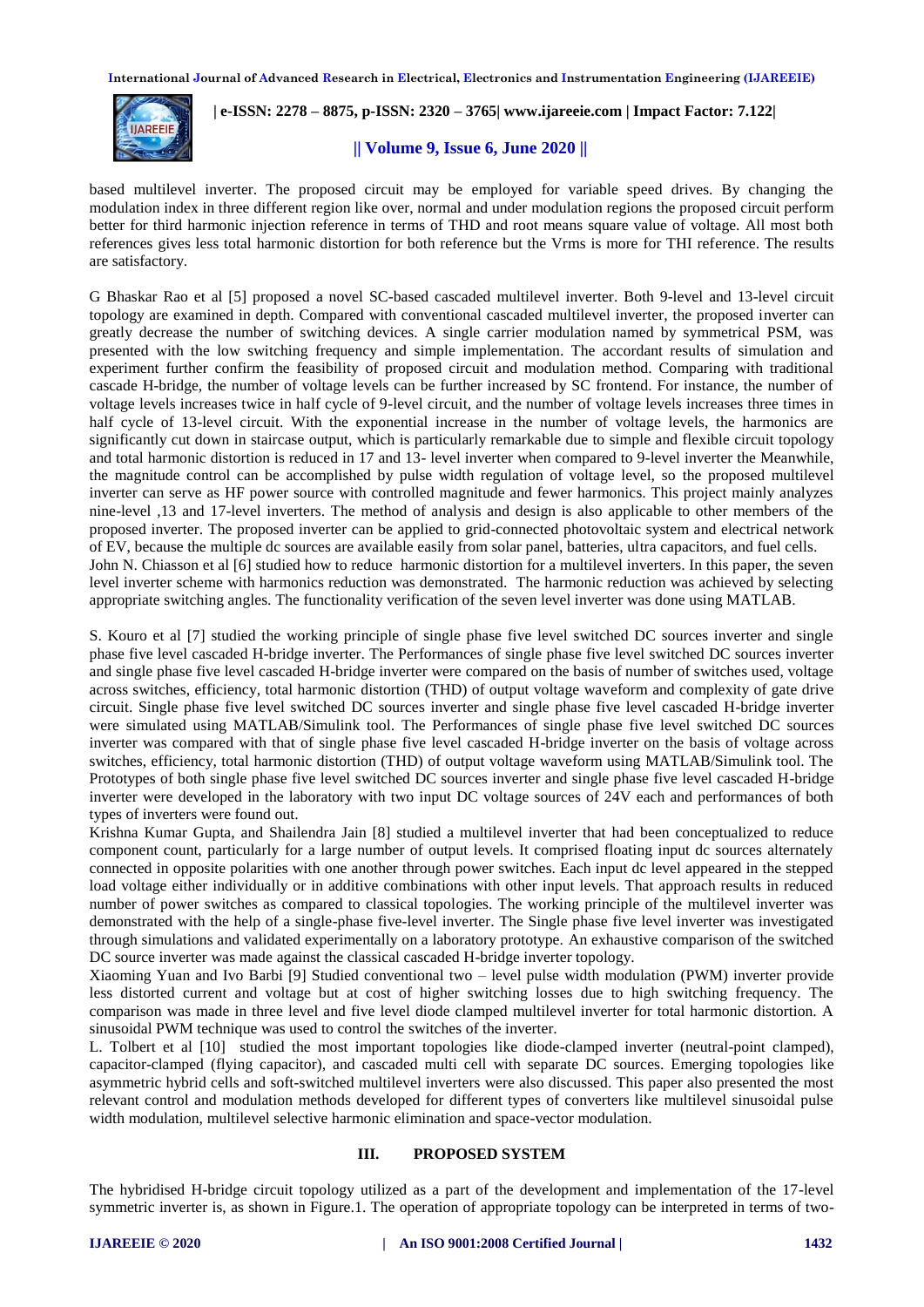

 **| e-ISSN: 2278 – 8875, p-ISSN: 2320 – 3765| [www.ijareeie.com](http://www.ijareeie.com/) | Impact Factor: 7.122|** 

#### **|| Volume 9, Issue 6, June 2020 ||**

stages. In the first stage, the output levels +V1, 0,  $-V1$  is delivered by the association of bidirectional switch to the second leg on H-bridge while in the second stage, the output levels +2V1, 0, −2V1 are generated. The generated fivelevel output voltage using symmetric basic hybridised cascaded MLI topology is depicted in Figure.2. The switching states representing the status of the basic MLI are given in Table 1.



Fig.2. Basic Hybridised H-bridge topology.

| Output voltage levels | <b>Switching States</b> |    |  |  |    |  |  |  |  |  |
|-----------------------|-------------------------|----|--|--|----|--|--|--|--|--|
| Switches              |                         | ود |  |  | ΟΑ |  |  |  |  |  |
| $+2V$                 |                         |    |  |  |    |  |  |  |  |  |
|                       |                         |    |  |  |    |  |  |  |  |  |
|                       |                         |    |  |  |    |  |  |  |  |  |
|                       |                         |    |  |  |    |  |  |  |  |  |
|                       |                         |    |  |  |    |  |  |  |  |  |
|                       |                         |    |  |  |    |  |  |  |  |  |

TABLE 1. State table of proposed basic hybridized MLI.

#### **BLOCK AND CIRCUIT DIAGRAM**

The proposed 17-level symmetric hybridized cascaded MLI is illustrated in Figure.3. In this topology, the operation of every H-bridge is similar to the basic Hybridised H-bridge topology as indicated in Figure. 1. In this symmetric inverter, pulses are generated using staircase modulation scheme for obtaining different output voltage levels. The pulses are generated individually and fed to the first, second, third and fourth stage respectively and finally, all the outputs of the individual stages are combined to obtain the required output voltage. The control states of the power switches are illustrated in Table 2. In this proposed topology, all the input voltage sources are fixed as  $V = 25$  V for acquiring the maximum peak to peak voltage of 200 V at the load ends. The loads used for testing are  $100 \cdot$  resistor and 175 mH inductor respectively. The voltages at various stages, output voltage and current are shown in Figure.4. Table Switching state table of 17-level symmetric MLI.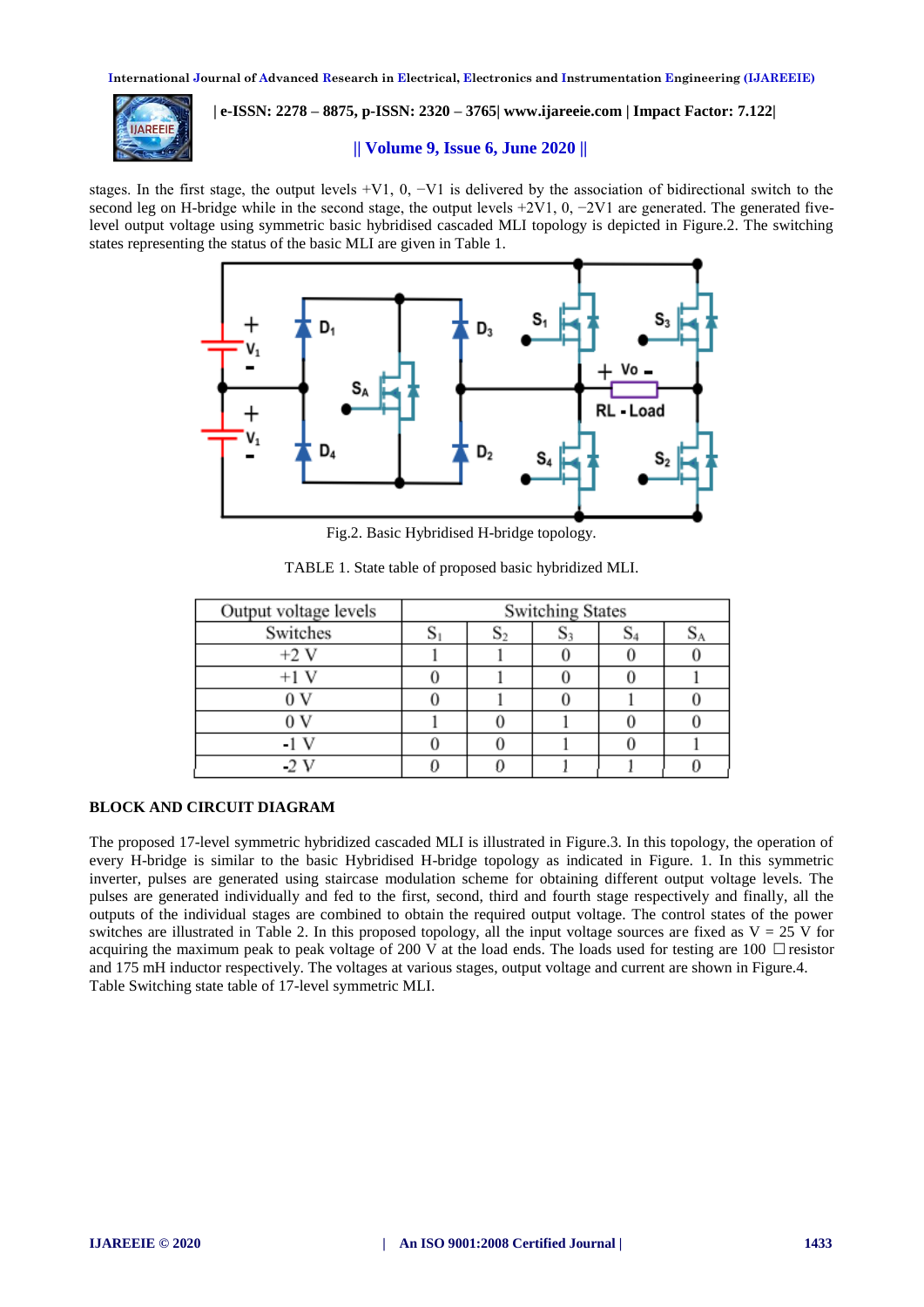

 **| e-ISSN: 2278 – 8875, p-ISSN: 2320 – 3765| [www.ijareeie.com](http://www.ijareeie.com/) | Impact Factor: 7.122|** 

### **|| Volume 9, Issue 6, June 2020 ||**

| $V_{O}$           | 1        | 2        | 3 | 4 | 5 | 6 | 7 | 8 |   | 0 | -1 | -2 | $-3$ | $-4$     | $-5$     | -6       | $-7$     | $-8$     |
|-------------------|----------|----------|---|---|---|---|---|---|---|---|----|----|------|----------|----------|----------|----------|----------|
| $S_1$             | 0        | 1        | 1 | 1 | 1 | 1 | 1 | 1 | 0 | 0 | 0  | 0  | 0    | 0        | 0        | $\bf{0}$ | 0        | 0        |
| $S_2$             | 1        | 1        | 1 | 1 | 1 | 1 | 1 | 1 | 1 | 0 | 0  | 0  | 0    | $\theta$ | 0        | $\bf{0}$ | $\bf{0}$ | 0        |
| $S_3$             | 0        | $\Omega$ | 0 | 0 | 0 | 0 | 0 | 0 | 0 | 1 | l  | 1  | l    | l        | 1        | 1        | 1        | 1        |
| $\mathrm{S}_4$    | 0        | 0        | 0 | 0 | 0 | 0 | 0 | 0 | 0 | 0 | 0  | 1  | 1    | 1        | 1        | 1        | 1        | 1        |
| S,                | 0        | $\Omega$ | 0 | 1 | 1 | ı | 1 | 1 | 0 | 0 | 0  | 0  | 0    | $\theta$ | 0        | 0        | 0        | 0        |
| $S_6$             | 1        | 1        | 1 | 1 | 1 | 1 | 1 | 1 | 1 | 0 | 0  | 0  | 0    | 0        | 0        | 0        | 0        | 0        |
| $S_7$             | $\bf{0}$ | 0        | 0 | 0 | 0 | 0 | 0 | 0 | 0 | 1 | 1  | 1  | 1    | 1        | 1        | 1        | 1        | 1        |
| $S_8$             | 0        | 0        | 0 | 0 | 0 | 0 | 0 | 0 | 0 | 0 | 0  | 0  | 0    | 1        | 1        | l        | 1        | 1        |
| $S_0$             | 0        | 0        | 0 | 0 | 0 | 1 | 1 | 1 | 0 | 0 | 0  | 0  | 0    | 0        | 0        | 0        | 0        | 0        |
| $S_{10}$          | 1        | 1        | 1 | 1 | 1 | 1 | 1 | 1 | 1 | 0 | 0  | 0  | 0    | 0        | 0        | 0        | 0        | 0        |
| $S_{11}$          | 0        | 0        | 0 | 0 | 0 | 0 | 0 | 0 | 0 | 1 | 1  | 1  | 1    | 1        | 1        | 1        | 1        | 1        |
| $\mathrm{S}_{12}$ | 0        | 0        | 0 | 0 | 0 | 0 | 0 | 0 | 0 | 0 | 0  | 0  | 0    | 0        | 0        | 1        | 1        | 1        |
| $S_{13}$          | 0        | 0        | 0 | 0 | 0 | 0 | 0 | 1 | 0 | 0 | 0  | 0  | 0    | 0        | 0        | 0        | 0        | $\bf{0}$ |
| $\mathrm{S}_{14}$ | 1        | 1        | 1 | 1 | 1 | 1 | 1 | 1 | 1 | 0 | 0  | 0  | 0    | 0        | 0        | 0        | 0        | $\bf{0}$ |
| $S_{15}$          | 0        | 0        | 0 | 0 | 0 | 0 | 0 | 0 | 0 | 1 | 1  | 1  | 1    | 1        | 1        | 1        | 1        | 1        |
| $\mathrm{S}_{15}$ | 0        | 0        | 0 | 0 | 0 | 0 | 0 | 0 | 0 | 0 | 0  | 0  | 0    | 0        | $\theta$ | 0        | 0        | ı        |
| $S_A$             | 1        | 0        | 0 | 0 | 0 | 0 | 0 | 0 | 0 | 0 | 1  | 0  | 0    | 0        | 0        | 0        | 0        | $\theta$ |
| $S_B$             | 0        | 0        | 1 | 0 | 0 | 0 | 0 | 0 | 0 | 0 | 0  | 0  | 1    | 0        | 0        | 0        | 0        | 0        |
| $S_C$             | 0        | 0        | 0 | 0 | ı | 0 | 0 | 0 | 0 | 0 | 0  | 0  | 0    | 0        | 1        | 0        | 0        | $\bf{0}$ |
| $S_{D}$           | 0        | 0        | 0 | 0 | 0 | 0 | 1 | 0 | 0 | 0 | 0  | 0  | 0    | 0        | 0        | 0        | 1        | $\bf{0}$ |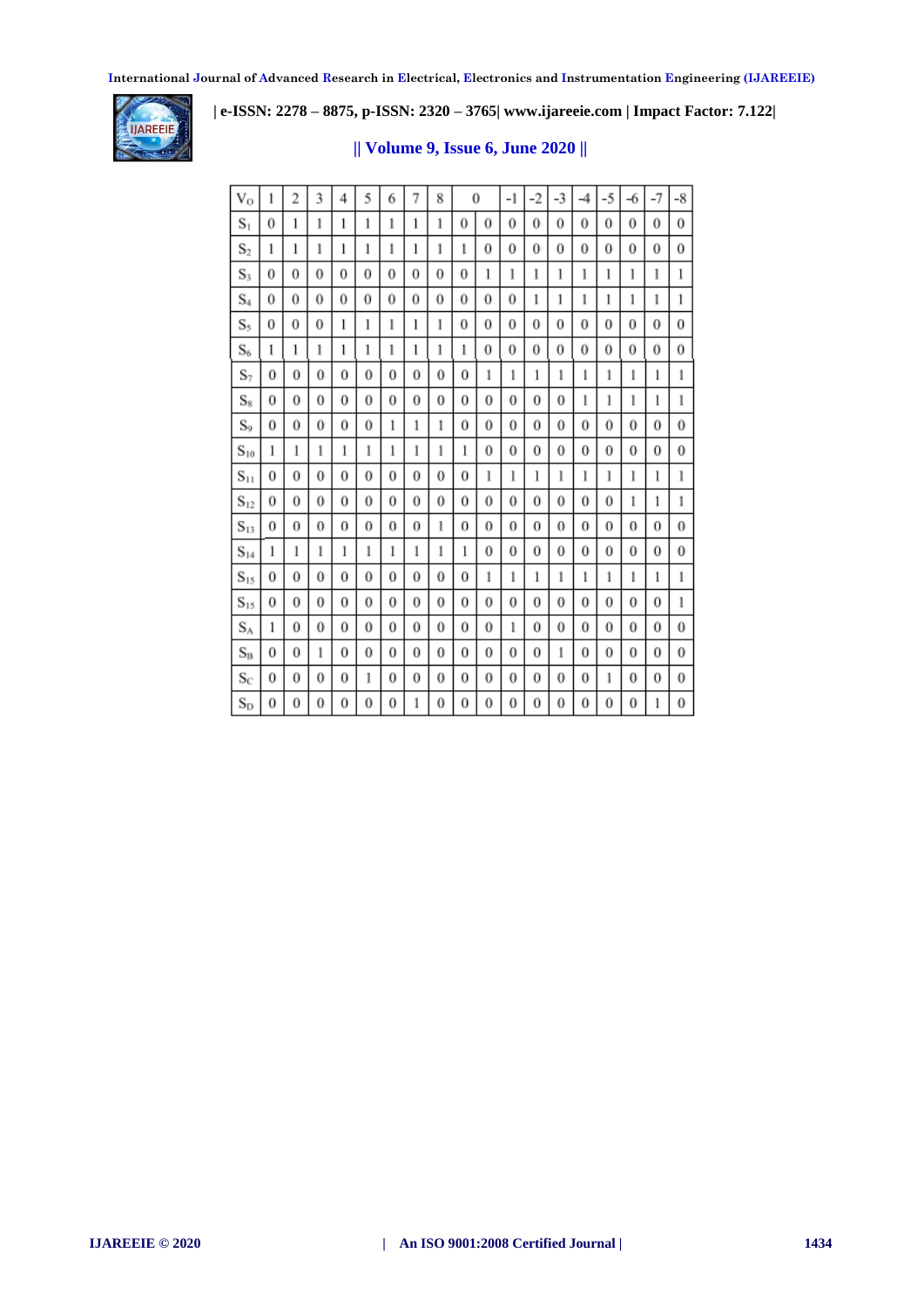

 **| e-ISSN: 2278 – 8875, p-ISSN: 2320 – 3765| [www.ijareeie.com](http://www.ijareeie.com/) | Impact Factor: 7.122|** 

 **|| Volume 9, Issue 6, June 2020 ||**



**IV. CONCLUSION**

This research presents the implementation and analysis of a 17 level symmetric and asymmetric multilevel inverters. The proposed 17 level inverter systems have been effectively tested with unity and lagging power factor loads. In case A, testing has been carried out under steady-state condition, load disturbance conditions and analysis of THD with 17 level symmetric inverter output were presented.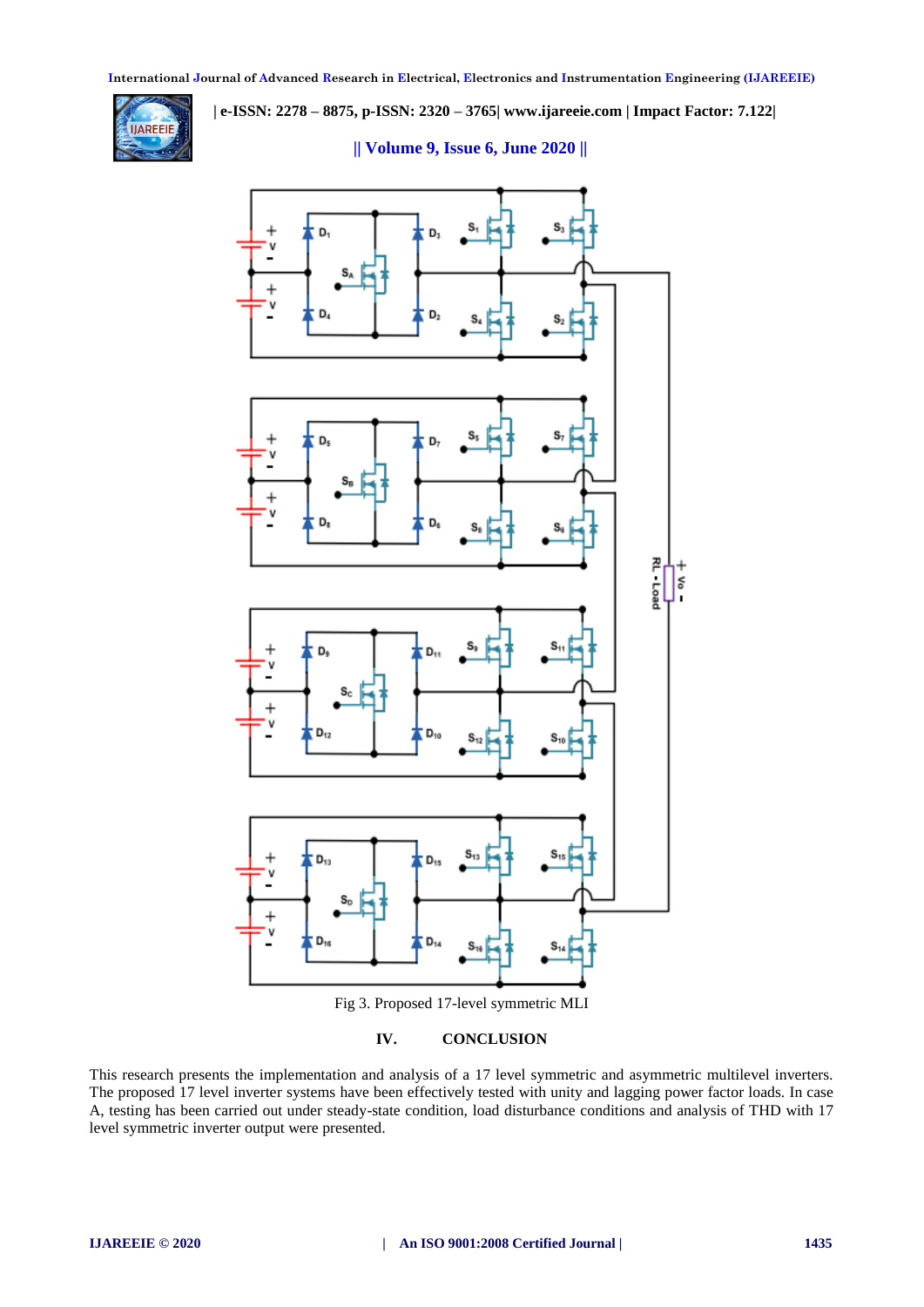

# **|| Volume 9, Issue 6, June 2020 ||**

 **| e-ISSN: 2278 – 8875, p-ISSN: 2320 – 3765| [www.ijareeie.com](http://www.ijareeie.com/) | Impact Factor: 7.122|** 

## R**EFERENCES**

[1] Dhanamjayulu, C., & Meikandasivam, S. (2018). Implementation and Comparison of Symmetric and Asymmetric Multilevel Inverters for Dynamic Loads. IEEE Access, 6, 738–746. doi:10.1109/access.2017.2775203

[2] Tekale Anil A.1, Ghule Puja R.2, Thombare Shubhangi s.3, Agale Priyanka B, "Switched DC Sources Based Novel Multilevel Inverter", International Research Journal of Engineering and Technology (IRJET) e-ISSN: 2395 - 0056 Volume: 04 Issue: 06 | June-2017 www.irjet.net p-ISSN: 2395-0072 © 2017, IRJET | Impact Factor value: 5.181 | ISO 9001:2008 Certified Journal | Page 123

[3] Durga Prasad G et al. "Hybrid multilevel DC link inverter with reduced power electronic switches", 117 (2017) 626–6341st International Conference on Power Engineering, Computing and CONtrol, PECCON-2017, 2-4 March 2017, VIT University, Chennai Campus

[4] G.Lourds Sajitha, 2C.R.Balamurugan "A Novel Dc Link Coupled VL QZ Source Based Reduced Switch Multilevel Inverter", International Journal of Pure and Applied Mathematics Volume 118 No. 20 2018, 53-59

[5] G Bhaskar Rao1 , G V Ram Mohan2 ,D B ChowdaryA New Multilevel Inverter Topology Based on Switched Capacitor for Power Quality Improvement International Journal of Science Engineering and Advance Technology, IJSEAT, Vol. 5, Issue 1 ISSN 2321-6905 January -2017

[6] S. Kouro, M. Malinowski, K. Gopakumar, J. Pou, L. Franquelo, B. Wu,J. Rodriguez, M. Perez, and J. Leon, "Recent advances and industrialapplications of multilevel converters," IEEE Trans. Ind. Electron., vol. 57,no. 8, pp. 2553–2580, Aug. 2010.

[7] John N. Chiasson, Leon M. Tolbert, Keith J. McKenzie, Zhong Du, " A Complete solution to the harmonic elimination problem", IEEE transactions on power electronics, Vol. 19, No.2, pp. 491-498, March 2004

[8] Krishna Kumar Gupta, and Shailendra Jain, "A novel multilevel inverter based on switched DC sources,"IEEE Trans. on Ind. Electron., vol. 61,no.7, pp. 3269-3278, July 2014.

[9] Xiaoming Yuan and Ivo Barbi "Fundamentals of a New Diode Clamping Multilevel Inverter", IEEE Trans. on Power Electronics, Vol.15, No.4, 2000, pp.711-718

[10] L. Tolbert, F.-Z. Peng, and T. Habetler, "Multilevel converters for large electric drives," IEEE Trans. Ind. Applicat., vol. 35, pp. 36–44, Jan./Feb.